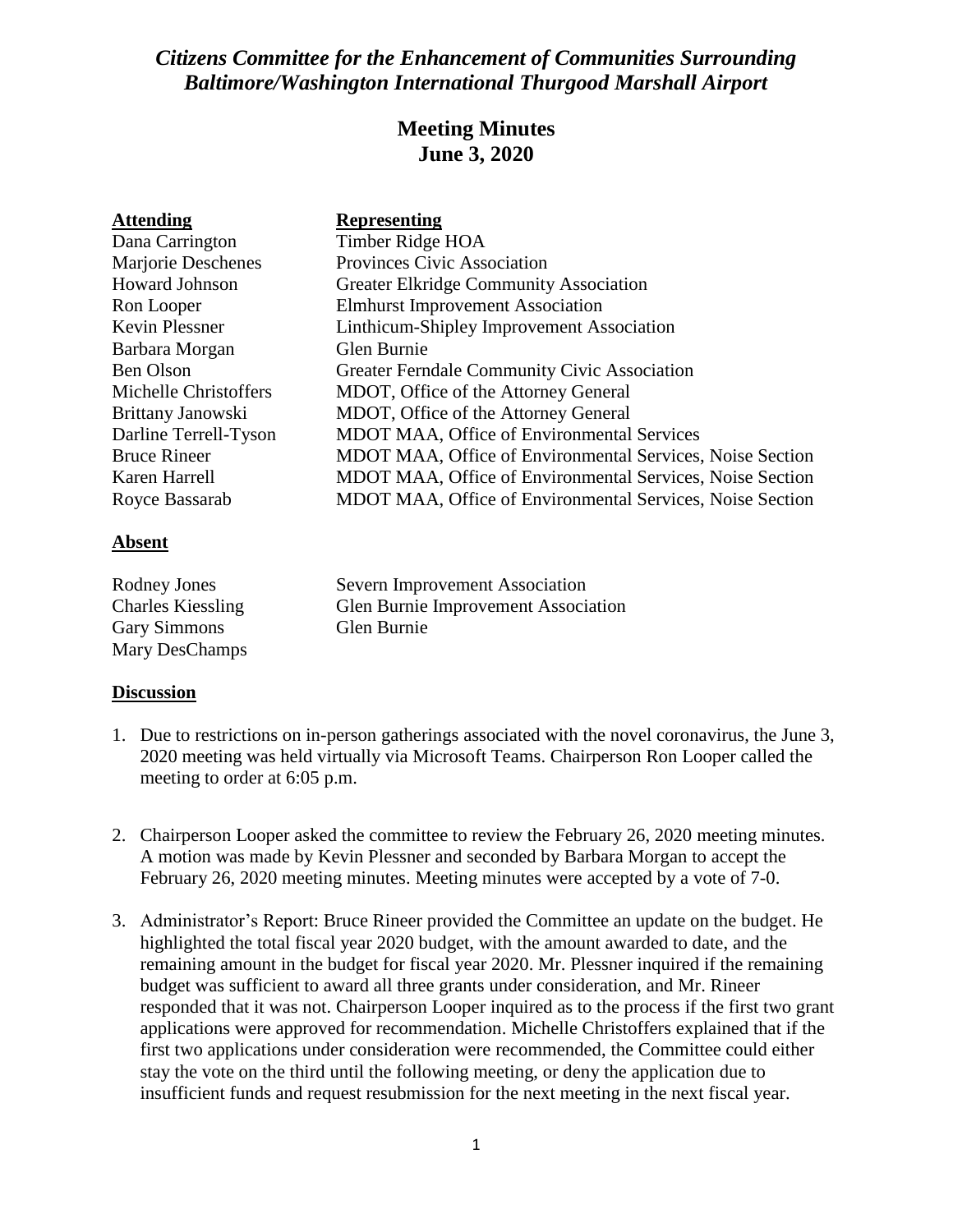4. **Grant Application 20-21 (Orchard Club Condo Association – Concrete Repairs)** was introduced for discussion. The Orchard Club Condo Association is requesting funding for extensive concrete repairs. Mr. Plessner moved to deny the application, seconded by Ms. Morgan. Mr. Plessner explained that he visited the site and noted that the pictures provided in the application were not of a high quality to support recommending this application. Mr. Plessner presented to the Committee pictures he took on a site visit and noted that the project seems more of a beautification project than reflecting actual need. Marjorie Deschenes said she saw issues in the streets rather than the sidewalks, and that she has visited the site based on previous submissions. In her opinion the steps in interior areas are what she considers bad shape, but that is not reflected in this application. Chairperson Looper noted that the lack of detail in the application and site visits do not support the repairs they are requesting.

By a unanimous vote (7-0) Grant Application 20-21 was denied for recommendation.

### 5. **Grant Application 20-22 (Linthicum-Shipley Improvement Association Medora Road – Sidewalk)** was introduced for discussion.

Mr. Plessner recused himself from the discussion of this grant application as it was submitted under his name on behalf of the Linthicum-Shipley Improvement Association. The grant application is for sidewalk replacement in front of one property on Medora Road that was not previously replaced as part of a separate grant agreement; the sidewalk is used to reach the church/daycare. Ms. Deschenes moved to approve for recommendation the grant application in the lower amount, seconded by Ms. Morgan. The Committee noted that grant applications for other sections of the same sidewalk have been approved in the past and the work has been completed. The pictures included in the application were of high quality and support recommending this application.

The Committee voted by a margin of 6-0 (with one recusal) to approve for recommendation Grant Application 20-22.

### 6. **Grant Application 20-23 (Olde Mill Condominium Association - Valleywood sidewalk at 515-542)** was introduced for discussion.

The Committee discussed the application for sidewalk repair used by homeowners to reach the parking lot. Ms. Deschenes moved to approve for recommendation the grant application for the lower amount, seconded by Mr. Plessner. It was noted that the grant application was basic in terms of the details provided. Ms. Deschenes visited the site and confirmed that repair is warranted. Entire section could stand to be replaced; noting that the area is an old, well-worn sidewalk. Mr. Plessner noted that the application may include a typo as all properties are even numbered properties, which was further supported by the contractor bid. The proposed repair begins at 512, rather than 515. Chairperson Looper noted that the application included a certificate of good standing more than a year old. Ms. Christoffers noted that if the committee is inclined to recommend for approval, that the Committee could vote to approve subject to receiving an updated certificate of good standing.